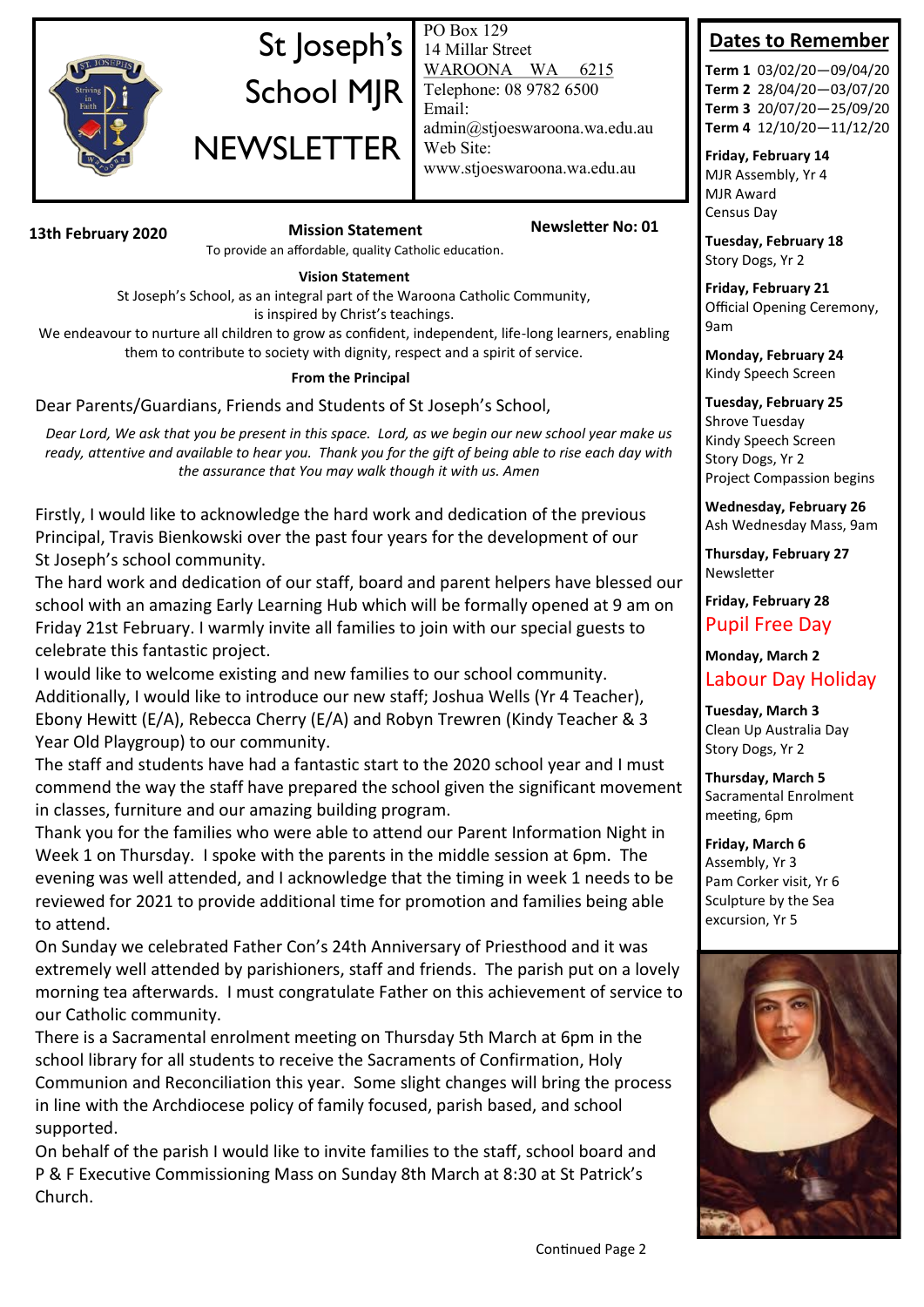### **SCHOOL NEWS**

Our Three Year Old Playgroup on Wednesday was an amazing success with 23 families attending with their child to investigate and enjoy our new Early Learning Hub. It was truly fantastic to see so many children exploring and playing in this new learning environment.

I look forward to working closely with our dedicated staff to continue the educational journey of school improvement started under the Fogarty EDvance program. The strategies developed over the past three years will continue to be refined.

Should you have any queries regarding your child's education, please contact their teacher via email or SeeSaw. Teachers will be able to respond to your request within two business days. If the matter is urgent please telephone our office. I would like sensitive issues to be discussed at a scheduled meeting with the teacher or myself.

May God bless you,

Michael O'Dwyer - Principal Striving In Faith

## **DID YOU KNOW……….**

- Congratulations to the McCulloch family on the arrival of a little girl, Presley Elise.. Welcome to the St Joes Community. Big sister Bowie (kindy) must be over the moon!!
- If you are making a direct payment to the school bank account, for either school fees or uniforms, please make sure you include your name and the reason, ie; Leavers shirt, fees, uniform. Please remember we are now only receiving payment for the uniform shop via EFTPOS or Direct Deposit.

## Pilgrimage of St Therese of Lisieux and her parents Ss Louis and Zelie Martin - Bunbury Diocese Thurs 30 Apr - Mon 4 May 2020

Our Lady's Assumption Church, Mandurah. St Patrick's Cathedral, Bunbury Carmelite Monastery, Gelorup

St Patrick's Cathedral, Bunbury Our Lady of the Bay Church, Busselton Midday 30 April to 9.30 am 1 May Midday to 4.30pm 1 May  $5.30 - 8$ pm 1 May; 8am to 11am 2 May Midday 2 May to 3pm 3 May 5.30pm 3 May to 1.30pm 4 May

During the time in each Parish there will be celebration of the Eucharist, opportunities for individual Penance/Reconciliation, various devotions, veneration of the relics, liturgy of the hours, all night vigils, meditation, information about the Saints and their spirituality, rosary. Families, groups, students and individuals are invited to participate.

Please contact Deborah for assistance with accommodation and any further information. Check Catholic Mission website to follow journey and find educational materials https://www.catholicmission.org.au/relics-of-saintth%C3%A9r%C3%A8se-of-lisieux

> **Deborah Robertson** Diocesan Director - Bunbury **Acatholic** mission Reach out. Give life. Mob 0474 928 765 Email bunbury.director@catholicmission.org.au